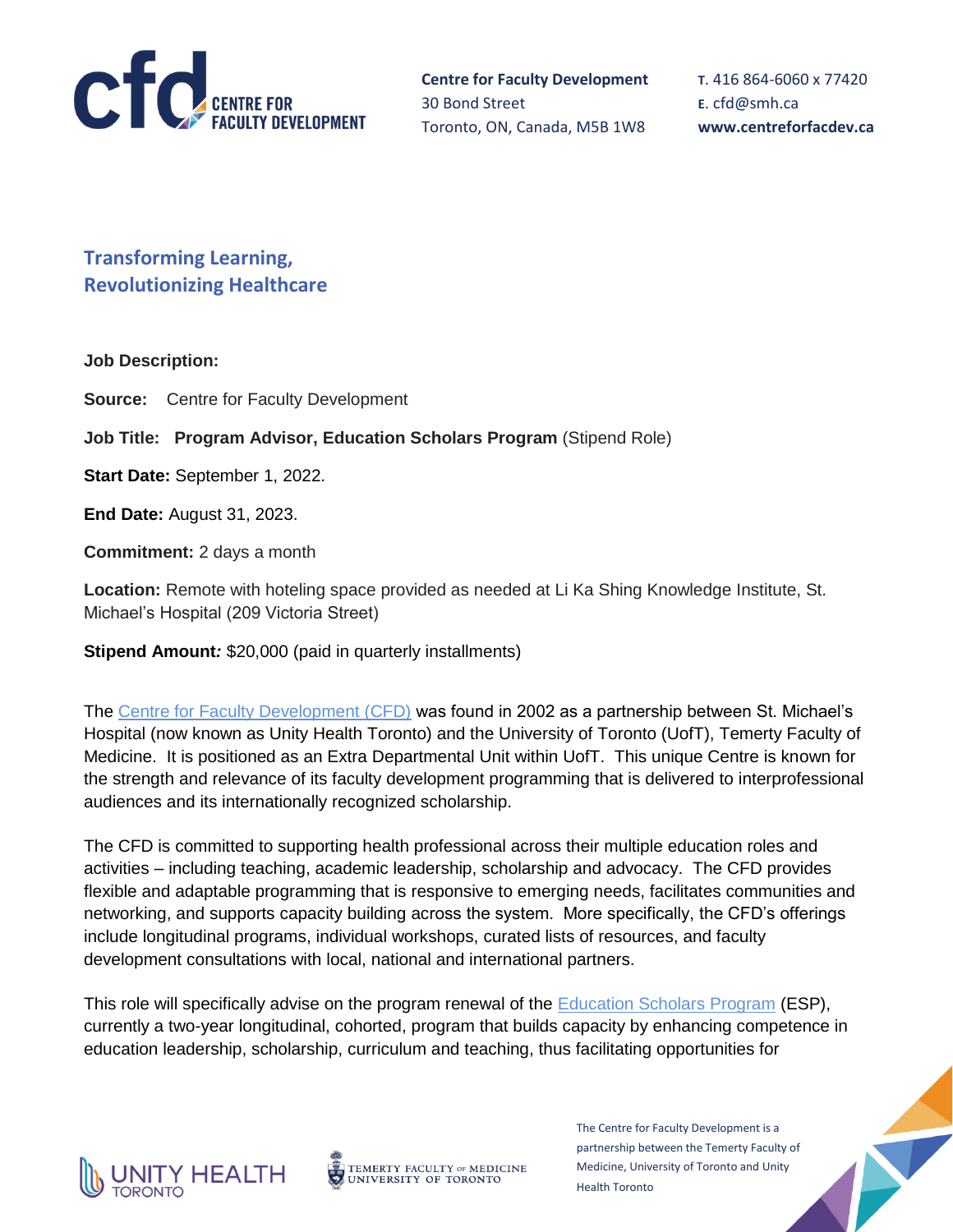

advancement of its participants. A recent needs assessment was conducted and findings of that assessment will inform the renewal of ESP to ensure:

- It continues to meet system needs and addresses any gaps;
- Its format and duration is appropriate to ensure engagement of a broad representation of health professionals;
- Considers groups that have been underrepresented in the program, and explores ways to increase engagement and participation;
- It is grounded in equity, diversity, inclusivity and accessibility principles, such that they are foundational to the program design and delivery;
- Alignment with the CFD's other programming, to avoid duplication and redundancies under the direction of the Associate Director of Curriculum Integration and Partnerships;
- It considers opportunities to embed new and emerging best practices in health professions education, including innovative uses of technology;
- It considers current research and scholarship in health professions education and informs the curriculum design;
- Meet the needs of health professionals across a variety of health or health-related disciplines;
- Emphasis on interprofessional learning and collaboration;
- Integrates evaluation strategy and report findings, under the direction of the Associate Director of Evaluation and Knowledge Mobilization;
- Considers a strategy for providing faculty development support for faculty within the program, to build capacity in anti-black racism and indigenous education (key strategic priorities for the CFD and its institutional partners);
- Program outputs (e.g., summative evaluation in the way of a major project) align with system needs, feasibility, and individual learning goals;
- Program name and marketing approach align with the refined objectives of the program.

The Program Advisor, ESP, will build upon the curriculum renewal objectives above to inform their work, and help shape their job duties over the course of their contract, under the direction of the Associate Director, Curriculum Integration & Partnerships. This may include engaging in additional needs assessment activities under the oversight of the Associate Director, Evaluation and Knowledge Mobilization to ensure alignment with Centre goals, values and resources. We are seeking a seasoned clinician with expertise in education design, theory, and research for this position. The ideal candidate will have demonstrated strong interpersonal skills, competence for collaboration and team work, while being highly energized to contribute to maintain and enhance the positive culture of inclusion at the CFD. The ability to work collaboratively to integrate diverse expertise in the design of curricula would enable you to excel in this position, as you will provide input into curriculum renewal efforts that are already underway under the leadership of the Associate Director, Curriculum Integration &



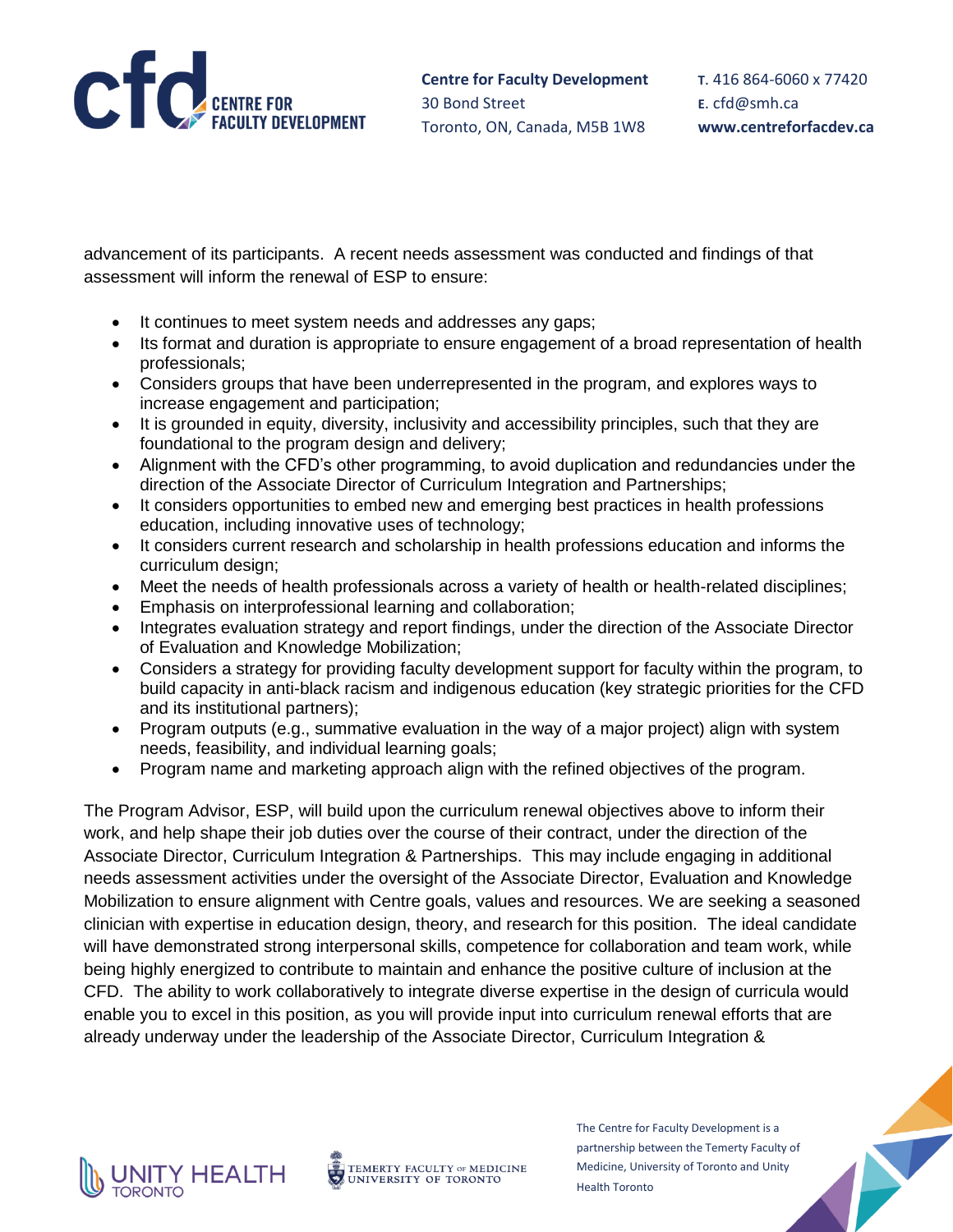

**T**. 416 864-6060 x 77420 **E**. [cfd@smh.ca](mailto:cfd@smh.ca) **www.centreforfacdev.ca**

Partnerships. A high standard of professionalism, creative problem solving skills, as well as the ability to work effectively both independently and as part of a group, will be essential to effectively meet the challenges of this position. Additionally, the ability to draw upon a broad clinical network will be required to in order to inform, and refine curricula in ways that support the goals of the program across professional, role, and institutional boundaries.

The **primary responsibilities** of this role are to advise on the renewal efforts underway for the Education Scholars Program, drawing on integrated and diverse clinical, system, and educational expertise. This will include:

- Reviewing current needs assessment findings , to identify potential gaps in the information required to inform and optimize renewal objectives in collaboration with the CFD leadership team
- Collaborative leadership on the development of an innovative, revitalized curriculum in alignment with the renewal objectives stated above
- Mapping key milestones and associated timelines for program renewal toward the recruitment of a new and engaged cohort of participants for 2023

**Secondary responsibilities** will include routine participation in CFD activities as well as consultation to the Centre for Faculty Development team as assigned and required.

The success and reputation of the CFD are highly contingent upon the ability of this individual to be collaborative, inclusive, diplomatic, and at times, independent, in their role.

Note that this role is primarily remote, with the option to utilize in-person hoteling space primarily out of the St. Michael's Hospital/Li Ka Shing site. You may be asked to attend in-person meetings to facilitate collaboration, under the advisement of the Associate Director, Curriculum Integration and Partnerships and the Director of the CFD.

It is the responsibility of the successful candidate to have access to stable internet connection and a computer. Additional hardware and software needs required to perform job duties should be requested through CFD leadership. Orientation to use of new or unfamiliar technologies and tools will be provided by CFD staff.

This role will report directly to the Associate Director, Curriculum Integration and Partnerships.



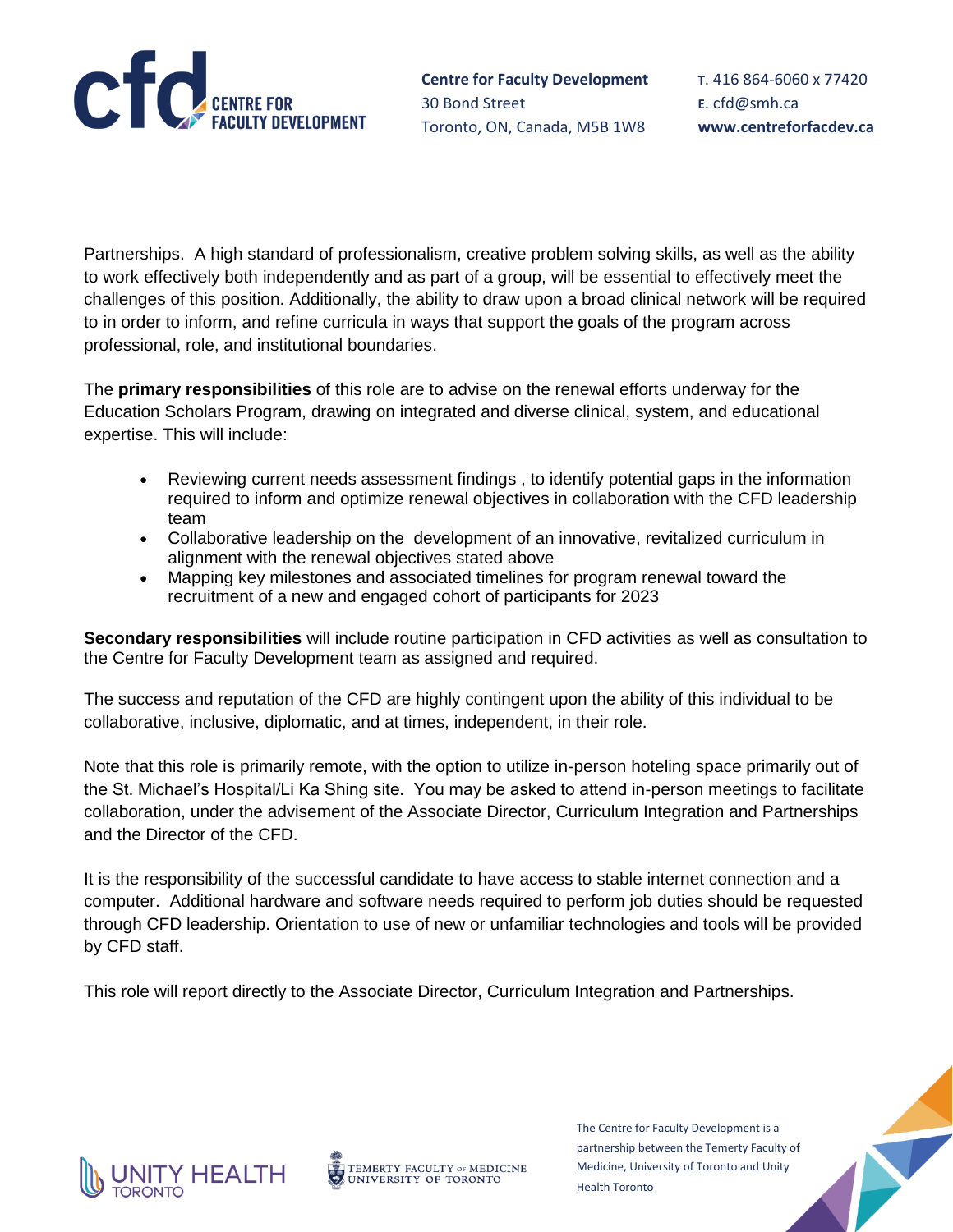

**T**. 416 864-6060 x 77420 **E**. [cfd@smh.ca](mailto:cfd@smh.ca) **www.centreforfacdev.ca**

# **Responsibilities**

- Advise on the development of an innovative, revitalized curriculum in alignment with stated renewal objectives;
- Review needs assessment data and program evaluation reports to inform curricular improvements;
- Collaborate with CFD team members and Associate Director, Curriculum Integration and Partnerships, to ensure proposed curricula aligns with the larger goals and curriculum mapping work underway at the CFD;
- Collaborate with CFD team and leadership to define program renewal milestones with clear timelines in relation to the recruitment of a new program cohort;
- Strong familiarity with the Strategic Plan of the CFD and other relevant reports, to ensure program curricula aligns with Centre and system priorities and commitments;
- Develop learning and assessment activities that align with the agreed upon program goals and objectives;
- Create facilitation guides and tools to support those who may be teaching in the program;
- Consult with other health discipline colleagues, researchers, and other system leaders in ensuring the program aligns with principles of interprofessional collaboration, research best practices, and system needs;
- Ensure that all program materials align with the branding strategy of the CFD, and help to amplify the CFD;
- Build own capacity to interrogate curriculum through a lens of anti-oppression and antiracism;
- Provide documentation on contributions and impact through an annual performance review process with Associate Director, Curriculum Integration and Partnerships and CFD Director;
- Positively contribute to the team culture of the CFD through active and engaged participation in team meetings and through collaborative communication tools.

## **Qualifications**

- Member of a regulated health profession
- Experience within the field of health professions education
- Experience working with health professionals or within a health care, community health, health sciences, or health professions education environment
- Excellent communication and relationship management skills
- Strong knowledge of principles of equity, diversity, inclusivity, and accessibility and how they apply in educational contexts
- Openness to adopt organizational and communication tools and processes already established at the CFD
- Strong ability to work in a team, via telecommunications and in person
- Excellent writing and editing skills